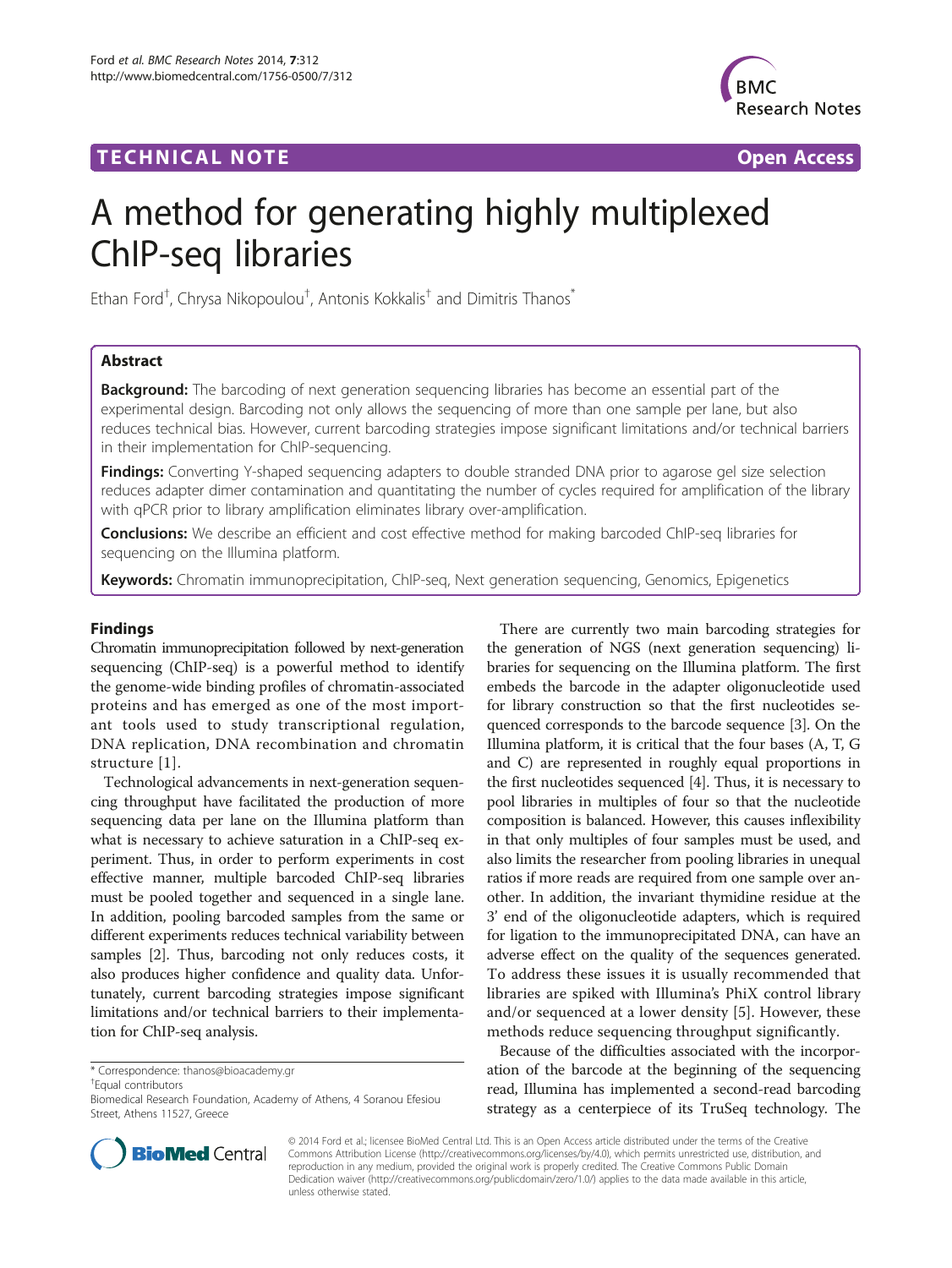<span id="page-1-0"></span>second read strategy circumvents the problems associated with having the barcode embedded at the beginning of the sequencing read, however current adapter design makes it difficult to implement this strategy using DNA from ChIP-seq experiments. Specifically, during library preparation adapter dimers are formed and must be removed from the library before sequencing. Size selection with AMPure XP beads is an efficient method to remove adapter dimers [[5\]](#page-3-0), but since ChIP libraries often contain DNA in the size range of 100 to 200 bp, the size difference between the adapter dimers and adapter-ligated immunoprecipitated DNA is difficult to resolve with this method. Size selection by agarose gel electrophoresis, in principle, can resolve the size difference between adapter-dimers and adapter-ligated immunoprecipitated DNA, but the

large Y-shaped DNA adapter molecules required for second read barcoding run aberrantly through agarose gels.

Here, we describe a method that bypasses the problems associated with size selection. Specifically, compared to the two methods discussed, we perform five cycles of PCR prior to size selection on an agarose gel to convert the Yshaped DNA to double-stranded DNA, so that both the adapter-dimers and adapter-ligated immunoprecipitated DNA run true to their size during agarose gel electrophoresis and accurate size selection can be performed. This step also results in a modest amplification of the immunoprecipitated DNA prior to agarose gel size selection, which increases the yield of an otherwise inefficient step in the library preparation protocol. In addition, we also include a method to accurately quantitate the number of cycles required for PCR amplification of the library, which reduces biases caused by over-amplification [[6](#page-3-0)]. Library amplification is performed using Kapa HiFi polymerase, which is more efficient and produces less bias than Phusion



>5 ng ChIP DNA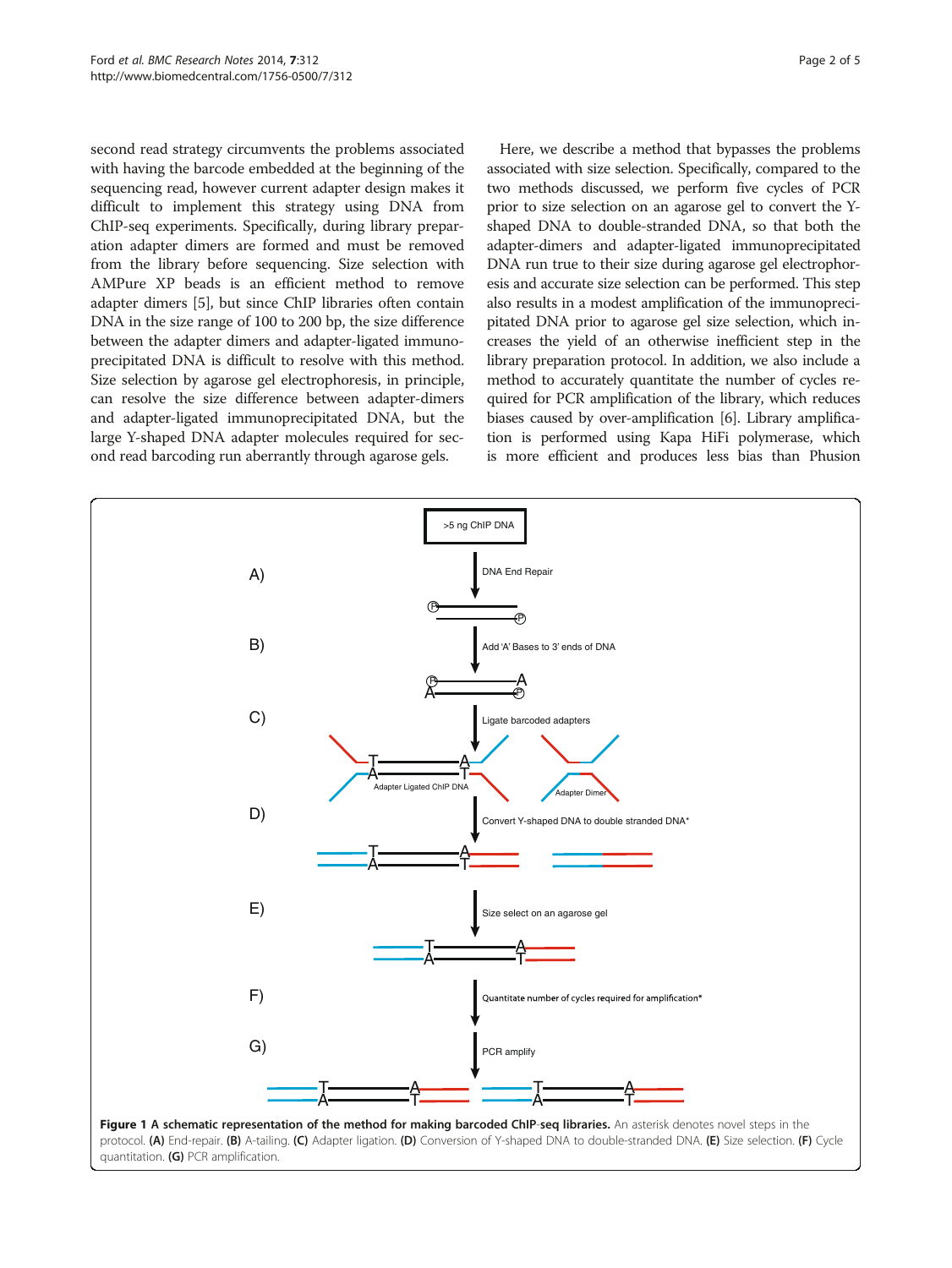<span id="page-2-0"></span>polymerase [\[7](#page-4-0)]. Finally, we have reduced the amount of reagents required for library construction making library construction more affordable, which is especially important as sequencing costs drop.

A schematic step-wise representation of the method is illustrated in Figure [1.](#page-1-0) Briefly, a minimum of 2 ng of immunoprecipitated DNA is treated with T4 DNA polymerase, Klenow fragment and T4 polynucleotide kinase to blunt the DNA ends and add 3' phosphates (Figure [1](#page-1-0)A). Next, single 5' adenine overhangs are generated by incubating the DNA with Klenow exo-minus and dATP (Figure [1B](#page-1-0)). Barcoded Y-shaped oligonucleotide adapters are ligated to the DNA (Figure [1C](#page-1-0)). The DNA molecules are then converted to double-stranded DNA with five cycles of PCR

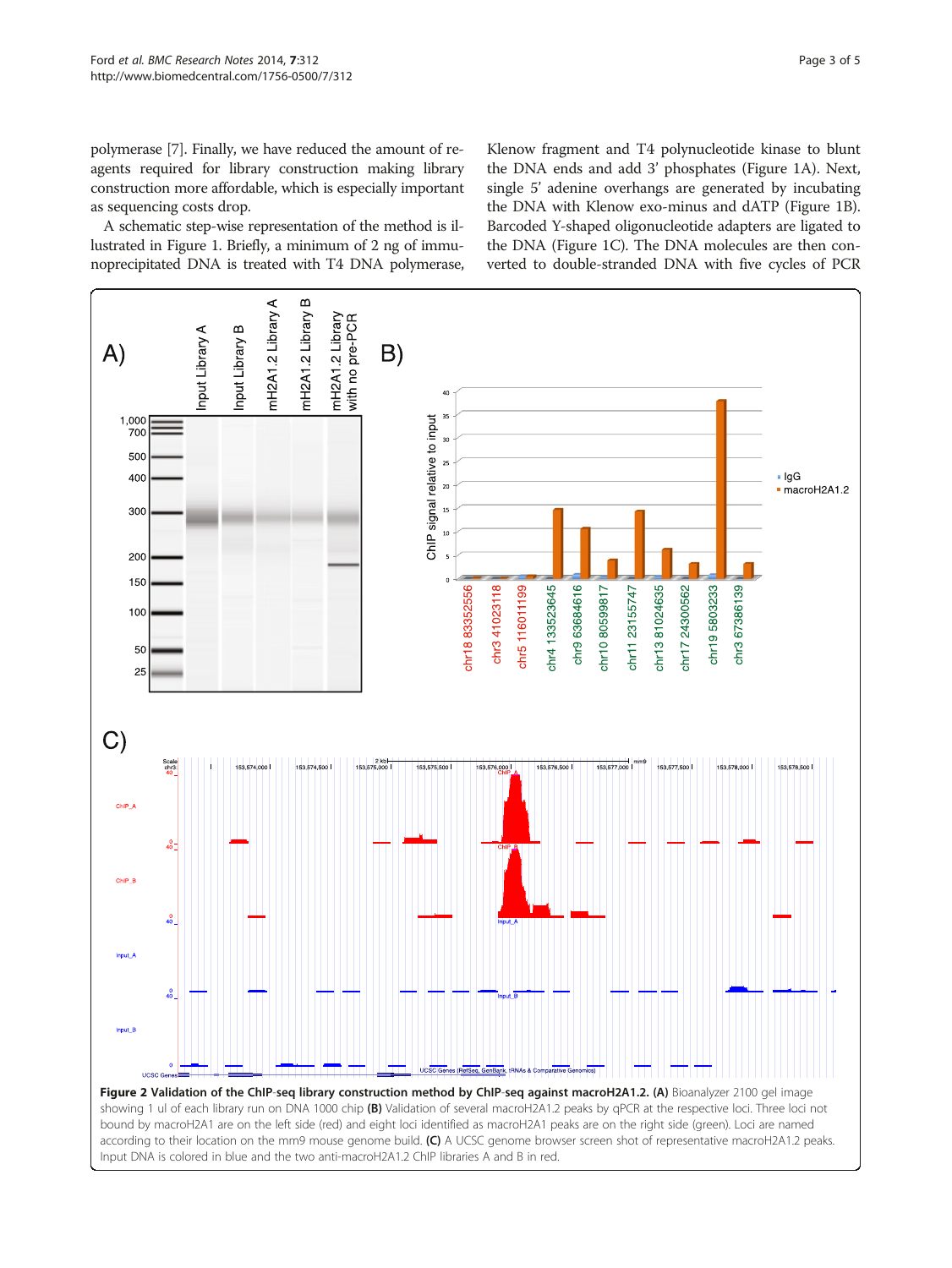<span id="page-3-0"></span>(Figure [1D](#page-1-0)), so that the DNA molecules run predictably during the subsequent size selection by agarose gel electrophoresis (Figure [1](#page-1-0)E). The precise number of PCR cycles required for amplification is determined by qPCR (Figure [1](#page-1-0)F) and finally the library is amplified by PCR accordingly (Figure [1G](#page-1-0)).

To demonstrate the robustness of our library preparation protocol we performed ChIP against the histone variant macroH2A1 in mouse embryonic fibroblasts (MEFs). MacroH2A1 is a unique histone variant, in that in addition to the canonical histone H2A domain, it also contains a relatively large (30 kD) amino-terminal 'macro' domain. While macroH2A1 is generally associated with gene repression, it is also required for the activation of a subset of genes [\[8](#page-4-0)]. The alternative use of a 64 bp or 73 bp mutually exclusive exon results in the production of two distinct proteins, macroH2A1.1 and macroH2A1.2, respectively [[9\]](#page-4-0). While macroH2A1.1 efficiently binds the NAD<sup>+</sup> metabolite ADP-ribose, macroH2A1.2 does not [\[10\]](#page-4-0). We prepared Illumina libraries from immunoprecipitated material using antibodies targeted to macroH2A1.2 as well as input DNA (for a detailed protocol see Additional file 1). Five ChIP-seq libraries were made, two from the macroH2A1.2 immunoprecipitated DNA (macroH2A1.2 library A and macroH2A1.2 library B), two from the input DNA (input library A and input library B) and one from input DNA in which the preagaros gel PCR step was omitted. The libraries were amplified with 12 cycles of PCR (including the pre-size selection PCR cycles) and visualized on the Agilent Bioanalyzer (Figure [2A](#page-2-0)) before being sequenced in one lane of the HiSeq2000. In total, 76 million reads were obtained and demultiplexed with Illumina's Casava data analysis pipeline. 24 million, 15 million, 21 million and 15 million reads for macroH2A1.2 library A, macroH2A1.2 library B, input library A and input library B respectively, were mapped to the mouse genome build mm9 with the Bowtie short read alignment software. MacroH2A1.2 enriched regions were identified with the MACS software package [[11](#page-4-0)] and the data sets were uploaded onto the UCSC genome browser. In total we identified 33 peaks in macroH2A1.2 library A. Every peak identified in macroH2A library A was also a peak in macroH2A library B, demonstrating the reproducibility of the library construction protocol. An example peak is shown in Figure [2](#page-2-0)C as a UCSC genome browser screenshot. A few of the identified peaks were validated by ChIP-qPCR (Figure [2](#page-2-0)B) further supporting the specificity and the effectiveness of the method. Adapter sequences represented less than 1% of sequences, which highlights the effectiveness and necessity to convert the Y-shaped adapters to double-stranded DNA prior to agarose gel size selection.

In conclusion, we present a robust and economical method for generating barcoded ChIP-seq libraries, which has substantial advantages over current methodologies. We have successfully pooled between two and eight samples in a single lane of the HiSeq2000 and consider that any number of samples could be pooled without difficulties. The libraries are compatible with Illumina's TruSeq platform and can be demultiplexed by Illumina's Casava data analysis pipeline. Importantly, the two innovations detailed in this method, that is the conversion of the Yshaped adapter DNA to double-stranded DNA prior to agarose gel size selection and the determination of the precise number of cycles to perform during PCR amplification can also be applied to other next-generation sequencing techniques such as MeDIP-seq.

## Additional file

[Additional file 1:](http://www.biomedcentral.com/content/supplementary/1756-0500-7-312-S1.pdf) Detailed protocol. Chromatin immunoprecipitation and multiplexed illumina library preparation protocol.

#### Abbreviations

ChIP: Chromatin immunoprecipitation; NGS: Next-generation sequencing; PCR: Polymerase chain reaction; MeDIP-seq: Methylated DNA immunoprecipitation.

#### Competing interests

The authors declare no competing interests.

#### Authors' contributions

EF developed the method, designed the experiments, analyzed the data and co-wrote the manuscript. CN and AK performed the experiments and co-wrote the paper. DT supervised the project and co-wrote the manuscript. All authors read and approved the final manuscript.

#### Acknowledgements

We thank S. Tsiftsoglou, A. Banos and M. Lavigne for critical reading of the manuscript.

#### Role of the funding sources

This work was supported by a FP6 mobility Marie Curie International Incoming Fellowship grant to EF, a Cooperation grant from the Greek Secreteriat for Research and Technology (EDGE) and a KMW offsets grant to DT.

#### Received: 17 February 2014 Accepted: 7 May 2014 Published: 22 May 2014

#### References

- 1. Park PJ: ChIP-seq: advantages and challenges of a maturing technology. Nature reviews. Genetics 2009, 10:669–680.
- 2. Craig DW, Pearson JV, Szelinger S, Sekar A, Redman M, Corneveaux JJ, Pawlowski TL, Laub T, Nunn G, Stephan DA, Homer N, Huentelman MJ: Identification of genetic variants using bar-coded multiplexed sequencing. Nat Methods 2008, 5:887–893.
- 3. Lefrançois P, Euskirchen GM, Auerbach RK, Rozowsky J, Gibson T, Yellman CM, Gerstein M, Snyder M: Efficient yeast ChIP-Seq using multiplex short-read DNA sequencing. BMC Genomics 2009, 10:37.
- Krueger F, Andrews SR, Osborne CS: Large scale loss of data in lowdiversity illumina sequencing libraries can be recovered by deferred cluster calling. PLoS One 2011, 6:e16607.
- 5. Wang L, Si Y, Dedow LK, Shao Y, Liu P, Brutnell TP: A low-cost library construction protocol and data analysis pipeline for Illumina-based strand-specific multiplex RNA-seq. PLoS One 2011, 6:e26426.
- 6. Mathieu-Daude F, Welsh J, Vogt T, McClelland M: DNA rehybridization during PCR: the 'Cot effect' and its consequences. Nucleic Acids Res 1996, 24:2080–2086.